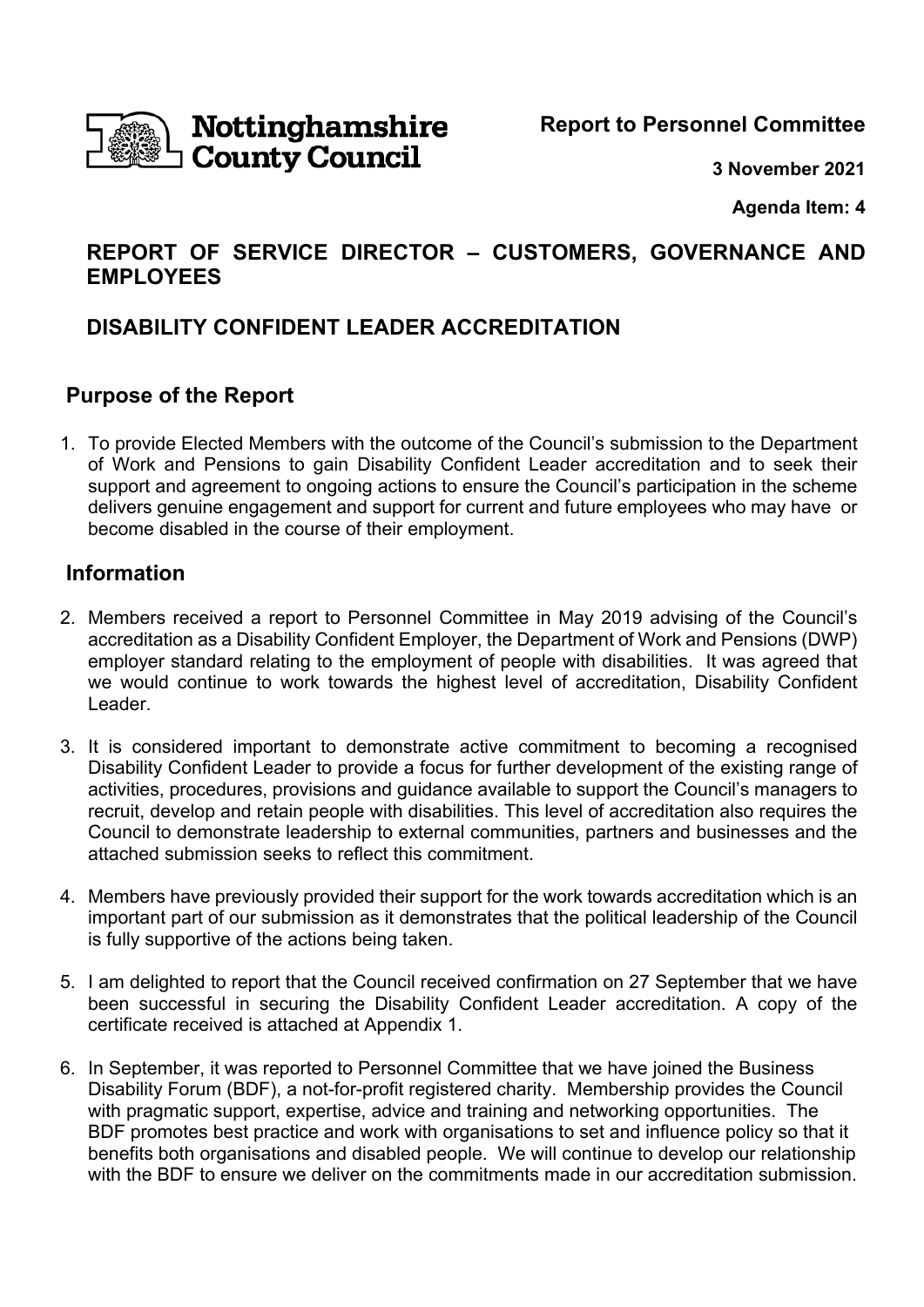### **Other Options Considered**

7. The Disability Confident standard is a nationally recognised accreditation which allows employers to demonstrate their commitment to becoming fully inclusive and which goes beyond the basic statutory requirements of the Equality Act 2010. As such, no other options were considered.

#### **Reasons for Recommendations**

8. The Council seeks to support and enable its workforce and the achievement of Disability Confident Leader accreditation demonstrates real commitment to our existing workforce in attracting and retaining talented individuals and highlights the Council's community leadership role as being an exemplar employer in relation to the employment of people with disabilities. This is also a mechanism to tap into wider resources at a time when it is recognised there are significant recruitment challenges across a number of sectors.

## **Statutory and Policy Implications**

9. This report has been compiled after consideration of implications in respect of crime and disorder, data protection and information governance, finance, human resources, human rights, the NHS Constitution (public health services), the public sector equality duty, safeguarding of children and adults at risk, service users, smarter working, sustainability and the environment and where such implications are material they are described below. Appropriate consultation has been undertaken and advice sought on these issues as required.

### **Data Protection and Information Governance**

10. There are no data protection or GDPR issues arising from this report as all the information contained is generic and cannot be attributed to individual employees.

#### **Financial Implications**

11. There are no direct financial implications arising from the content of this report as there is no charge made for Disability Confident Leader accreditation and any costs arising from completing the identified actions will be met from existing service budgets.

#### **Human Resources Implications**

12. The Council recognises that its most valuable asset is its employees and seeks to demonstrate its commitment to attracting and retaining people from all communities. We want to provide opportunities to support and enable people with disabilities to access employment with the Council and show that we are committed to genuine inclusivity through a range of identified actions contained in the validation template.

#### **Public Sector Equality Duty Implications**

13. The attainment of Disability Confident Leader accreditation demonstrates our ongoing commitment to meeting and wherever possible exceeding the statutory requirements of the Equality Act 2010.